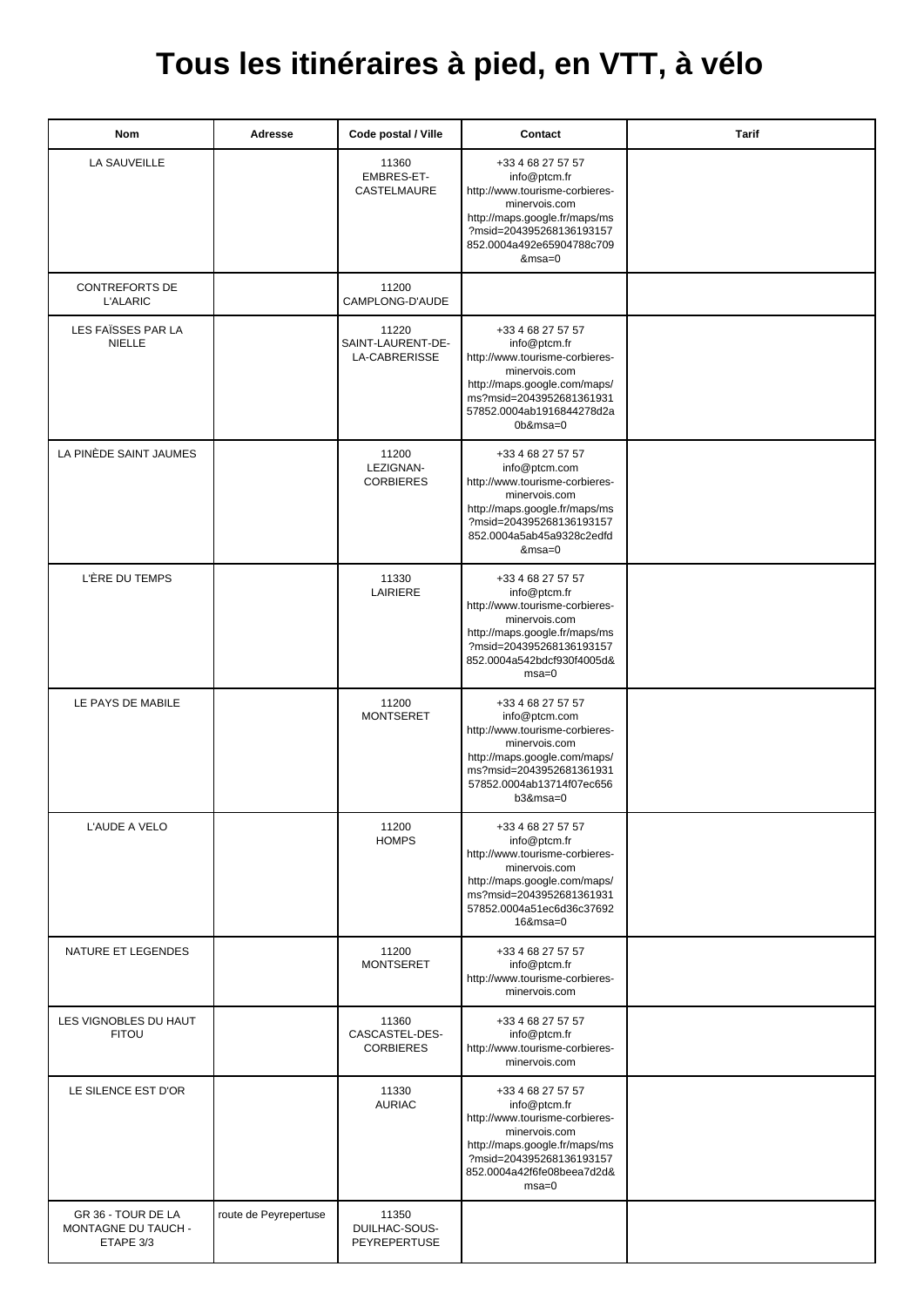| <b>Nom</b>                                               | Adresse                       | Code postal / Ville                            | Contact                                                                                                                                                                                                                                 | <b>Tarif</b> |
|----------------------------------------------------------|-------------------------------|------------------------------------------------|-----------------------------------------------------------------------------------------------------------------------------------------------------------------------------------------------------------------------------------------|--------------|
| SUR LES TRACES DES<br>MOINES ET DES<br><b>BONSHOMMES</b> |                               | 11220<br>LAGRASSE                              |                                                                                                                                                                                                                                         |              |
| LES BALCONS DU<br><b>MINERVOIS</b>                       |                               | 11200<br>LEZIGNAN-<br><b>CORBIERES</b>         | +33 4 68 27 57 57<br>info@ptcm.fr<br>http://www.tourisme-corbieres-<br>minervois.com                                                                                                                                                    |              |
| LA PINÈDE DE LA BADE ET<br>LA PIERRE SÉCHE               |                               | 11200<br><b>TOUROUZELLE</b>                    | +33 4 68 27 57 57<br>info@ptcm.fr<br>http://www.tourisme-corbieres-<br>minervois.com<br>https://maps.google.fr/maps/m<br>s?msid=204395268136193157<br>852.0004ab2b9153000a5926f<br>&msa=0≪=43.249434,2.7191<br>44&spn=0.041011,0.076818 |              |
| L'ALPAGE DES CORBIÈRES                                   |                               | 11330<br><b>BOUISSE</b>                        | +33 4 68 27 57 57<br>info@ptcm.fr<br>http://www.tourisme-corbieres-<br>minervois.com<br>http://maps.google.fr/maps/ms<br>?msid=204395268136193157<br>852.0004a47a89a804c634657<br>$&msa=0$                                              |              |
| DE MINERVOIS EN<br><b>CORBIERES</b>                      |                               | 11200<br><b>ROUBIA</b>                         | +33 4 68 27 57 57<br>info@ptcm.fr<br>http://www.tourisme-corbieres-<br>minervois.com                                                                                                                                                    |              |
| SON MIRE NOTRE DAME DE<br>CONSOLATION                    |                               | 11200<br><b>FABREZAN</b>                       | +33 4 68 27 57 57<br>info@ptcm.com<br>http://www.tourisme-corbieres-<br>minervois.com<br>http://maps.google.com/maps/<br>ms?msid=2043952681361931<br>57852.0004a49358a24fc37f3d<br>$6$ &msa=0                                           |              |
| LE SENTIER FRANCIS<br>LASTENOUSE                         |                               | 11220<br><b>TOURNISSAN</b>                     | +33 4 68 27 57 57<br>info@ptcm.fr<br>http://www.tourisme-corbieres-<br>minervois.com<br>http://maps.google.com/maps/<br>ms?msid=2043952681361931<br>57852.0004ab2b3e9b8f65544<br>34&msa=0≪=43.088291,2.65<br>1911&spn=0.01799,0.045276  |              |
| GR 36 - TOUR DES HAUTES<br>CORBIERES - ETAPE 3/3         | Montée sur le chemin<br>Creux | 11330<br><b>TERMES</b>                         | +33 4 68 27 57 57<br>info@ptcm.fr<br>http://www.tourisme-corbieres-<br>minervois.com<br>http://www.auderando.fr                                                                                                                         |              |
| LE PLATEAU PAR LA PORTE<br><b>DU CHATEAU</b>             |                               | 11360<br>VILLESEQUE-DES-<br><b>CORBIERES</b>   | +33 4 68 27 57 57<br>info@ptcm.fr<br>http://www.tourisme-corbieres-<br>minervois.com<br>http://maps.google.com/maps/<br>ms?msid=2043952681361931<br>57852.0004ab2d2657f80fd081<br>$2$ &msa=0                                            |              |
| AU FIL DU TEMPS, LA<br><b>PIERRE</b>                     |                               | 11330<br>FELINES-<br><b>TERMENES</b>           | +33 4 68 27 57 57<br>info@ptcm.fr<br>http://www.tourisme-corbieres-<br>minervois.com<br>http://maps.google.fr/maps/ms<br>?msid=204395268136193157<br>852.0004a4a5d65412b88c14b<br>&msa=0                                                |              |
| <b>L'ERMITAGE SAINT</b><br><b>JACQUES</b>                |                               | 11200<br>SAINT-ANDRE-DE-<br><b>ROQUELONGUE</b> | +33 4 68 27 57 57<br>info@ptcm.fr<br>http://www.tourisme-corbieres-<br>minervois.com<br>http://maps.google.com/maps/<br>ms?msid=2043952681361931<br>57852.0004ab18bee18b667c9<br>59&msa=0                                               |              |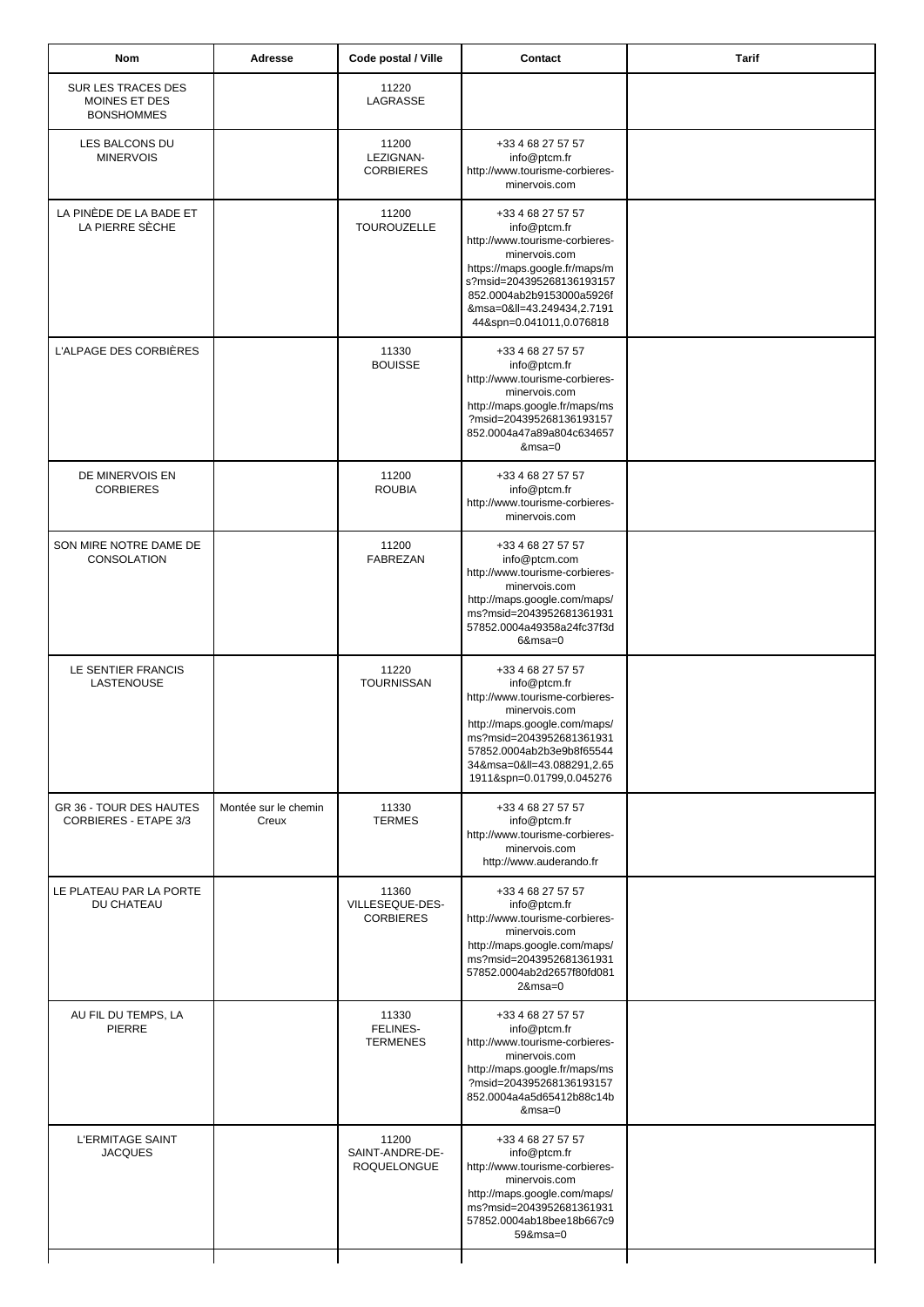| Nom                                                                     | Adresse                          | Code postal / Ville                       | Contact                                                                                                                                                                                                                                                                                                                                           | <b>Tarif</b> |
|-------------------------------------------------------------------------|----------------------------------|-------------------------------------------|---------------------------------------------------------------------------------------------------------------------------------------------------------------------------------------------------------------------------------------------------------------------------------------------------------------------------------------------------|--------------|
| LE CHEMIN DES ECOLIERS<br>LIAISON LEZIGNAN-<br><b>CORBIERES ESCALES</b> |                                  | 11200<br>LEZIGNAN-<br><b>CORBIERES</b>    | +33 4 68 27 57 57<br>info@ptcm.fr<br>http://www.tourisme-corbieres-<br>minervois.com<br>https://maps.google.fr/maps/m<br>yplaces?hl=fr≪=43.215,2.715<br>685&spn=0.041034,0.076818<br>&ctz=-120&t=m&z=14                                                                                                                                           |              |
| LES TROIS BOSQUETS                                                      |                                  | 11200<br><b>ROUBIA</b>                    | +33 4 68 27 57 57<br>info@ptcm.com<br>http://www.tourisme-corbieres-<br>minervois.com<br>http://maps.google.com/maps/<br>ms?msid=2043952681361931<br>57852.0004ab183671913cad3<br>64&msa=0                                                                                                                                                        |              |
| ENTRE MONTAGUT ET LA<br><b>RECAOUFA</b>                                 |                                  | 11360<br>DURBAN-<br><b>CORBIERES</b>      | +33 4 68 27 57 57<br>info@ptcm.fr<br>http://www.tourisme-corbieres-<br>minervois.com<br>http://maps.google.fr/maps/ms<br>?msid=204395268136193157<br>852.0004c02380f4a84c08a58<br>&msa=0≪=43.04054,2.75791<br>2&spn=0.172134,0.307274                                                                                                             |              |
| SON MIRE LES 5 ÉLÉMENTS                                                 |                                  | 11200<br>FABREZAN                         | +33 4 68 27 57 57<br>info@ptcm.com<br>http://www.tourisme-corbieres-<br>minervois.com<br>http://maps.google.com/maps/<br>ms?msid=2043952681361931<br>57852.0004a49369252e8b77f<br>eb&msa=0                                                                                                                                                        |              |
| NOTRE DAME DU CARLA                                                     |                                  | 11220<br>LAGRASSE                         | +33 4 68 27 57 57<br>info@ptcm.fr<br>http://www.tourisme-corbieres-<br>minervois.com<br>http://maps.google.com/maps/<br>ms?msid=2043952681361931<br>57852.0004a51f98d88f70908f<br>c&msa=0≪=43.087445,2.596<br>335&spn=0.01799,0.045276<br>http://www.geocaching.com/se<br>ek/cache_details.aspx?guid=9f<br>59afa2-8371-4ac9-88c9-6ee18<br>e759653 |              |
| LES CORBIÈRES<br><b>MARITIMES</b>                                       |                                  | 11360<br>EMBRES-ET-<br><b>CASTELMAURE</b> | +33 4 68 27 57 57<br>info@ptcm.fr<br>http://www.tourisme-corbieres-<br>minervois.com                                                                                                                                                                                                                                                              |              |
| PARCOURS FRUITÉ À<br>TRAVERS LES VERGERS DE<br><b>L'AUDE</b>            |                                  | 11200<br>LEZIGNAN-<br><b>CORBIERES</b>    | +33 4 68 27 57 57<br>info@ptcm.fr<br>http://www.tourisme-corbieres-<br>minervois.com                                                                                                                                                                                                                                                              |              |
| <b>ENTRE VIGNES ET</b><br><b>CHAPELLES</b>                              |                                  | 11360<br>EMBRES-ET-<br>CASTELMAURE        | +33 4 68 27 57 57<br>info@ptcm.fr<br>http://www.tourisme-corbieres-<br>minervois.com                                                                                                                                                                                                                                                              |              |
| BATONS LA CAMPAGNE                                                      |                                  | 11330<br>VILLEROUGE-<br><b>TERMENES</b>   | +33 4 68 27 57 57<br>info@ptcm.fr<br>http://www.tourisme-corbieres-<br>minervois.com                                                                                                                                                                                                                                                              |              |
| LE PLÔ                                                                  | Sentier de Saint<br>Couat d'Aude | 11700<br>SAINT-COUAT-<br>D'AUDE           | +33 4 68 27 57 57<br>info@ptcm.fr<br>http://www.tourisme-corbieres-<br>minervois.com<br>http://maps.google.com/maps/<br>ms?msid=2043952681361931<br>57852.0004ab18dc5c3ff49284<br>$6$ &msa=0                                                                                                                                                      |              |
| LE FITOU, ENTRE TERRE ET<br>MER                                         |                                  | 11350<br><b>TUCHAN</b>                    | +33 4 68 27 57 57<br>info@ptcm.fr<br>http://www.tourisme-corbieres-<br>minervois.com                                                                                                                                                                                                                                                              |              |
| LAUSINE                                                                 |                                  | 11200                                     | +33 4 68 27 57 57                                                                                                                                                                                                                                                                                                                                 |              |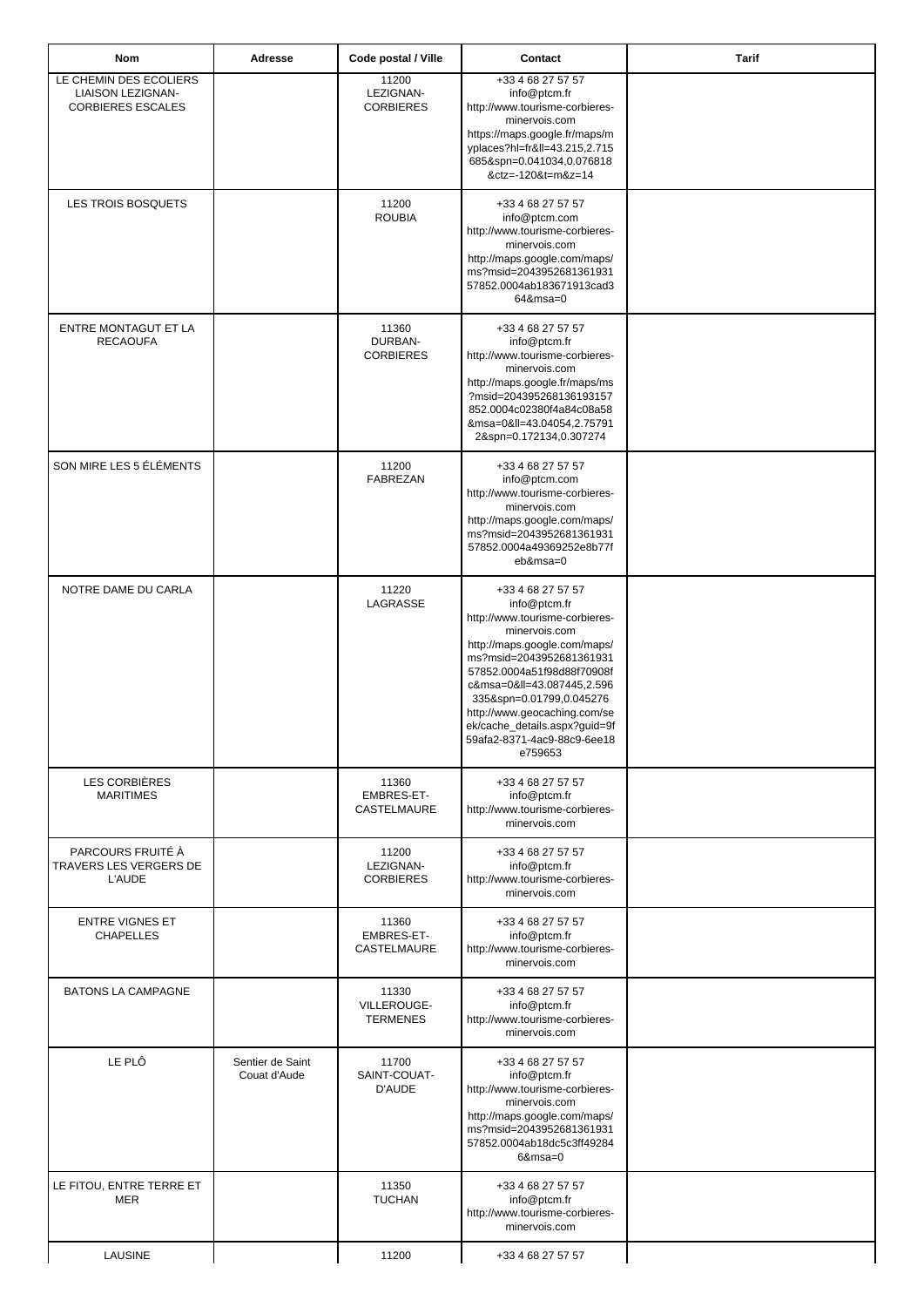| Nom                                                                   | <b>Adresse</b>              | Code postal / Ville                          | Contact                                                                                                                                                                                      | <b>Tarif</b> |
|-----------------------------------------------------------------------|-----------------------------|----------------------------------------------|----------------------------------------------------------------------------------------------------------------------------------------------------------------------------------------------|--------------|
|                                                                       |                             | CONILHAC-<br><b>CORBIERES</b>                | info@ptcm.com<br>http://www.tourisme-corbieres-<br>minervois.com<br>http://maps.google.fr/maps/ms<br>?msid=204395268136193157<br>852.0004a47f0614b7247ca51<br>$&msa=0$                       |              |
| <b>GOURG GOUTONNIER</b>                                               |                             | 11220<br><b>TALAIRAN</b>                     | +33 4 68 27 57 57<br>info@ptcm.fr<br>http://www.tourisme-corbieres-<br>minervois.com<br>http://maps.google.com/maps/<br>ms?msid=2043952681361931<br>57852.0004ab199dc8b541e82<br>$c4$ &msa=0 |              |
| GR 36 - BOUCLE DES<br><b>CORBIERES COMPLET</b>                        | Place de l'ancienne<br>gare | 11220<br><b>RIBAUTE</b>                      | info@ptcm.fr<br>https://www.tourisme-corbieres-<br>minervois.com                                                                                                                             |              |
| LE SENTIER DU FACTEUR                                                 |                             | 11220<br><b>TALAIRAN</b>                     | +33 4 68 27 57 57<br>info@ptcm.fr<br>http://www.tourisme-corbieres-<br>minervois.com<br>http://maps.google.com/maps/<br>ms?msid=2043952681361931<br>57852.0004ab28352537404d0<br>26&msa=0    |              |
| LE BOSQUET                                                            |                             | 11700<br>CASTELNAU-<br>D'AUDE                | +33 4 68 27 57 57<br>info@ptcm.com<br>http://www.tourisme-corbieres-<br>minervois.com<br>http://maps.google.fr/maps/ms<br>?msid=204395268136193157<br>852.0004a47e29c94472b9fd0<br>$&msa=0$  |              |
| LE ROCHER DU RENARD                                                   |                             | 11700<br>MONTBRUN-DES-<br><b>CORBIERES</b>   | +33 4 68 27 57 57<br>info@ptcm.fr<br>http://www.tourisme-corbieres-<br>minervois.com<br>http://maps.google.com/maps/<br>ms?msid=2043952681361931<br>57852.0004aac678837e31396<br>$32$ &msa=0 |              |
| DES PECHS ET DES PLAS                                                 |                             | 11360<br>VILLESEQUE-DES-<br><b>CORBIERES</b> | +33 4 68 27 57 57<br>info@ptcm.fr<br>http://www.tourisme-corbieres-<br>minervois.com<br>http://maps.google.fr/maps/ms<br>?msid=204395268136193157<br>852.0004c02368dcf9da841c1<br>$&msa=0$   |              |
| <b>LES TROIS QUILLES</b>                                              |                             | 11220<br>COUSTOUGE                           | +33 4 68 27 57 57<br>info@ptcm.com<br>http://www.tourisme-corbieres-<br>minervois.com<br>http://maps.google.com/maps/<br>ms?msid=2043952681361931<br>57852.0004a48d1d28a86fea9<br>6d&msa=0   |              |
| LE CAMIN DU MONT MAJOR                                                |                             | 11220<br>SAINT-PIERRE-DES-<br><b>CHAMPS</b>  |                                                                                                                                                                                              |              |
| LE PECH LAURIER                                                       | Place de la Mairie          | 11200<br>ARGENS-<br><b>MINERVOIS</b>         | +33 4 68 27 57 57<br>info@ptcm.com<br>http://www.tourisme-corbieres-<br>minervois.com                                                                                                        |              |
| ETAPE 3 LA RONDE AU<br><b>CŒUR DES CORBIERES</b><br>ALBAS - CASCASTEL |                             | 11360<br><b>ALBAS</b>                        | +33 4 68 27 57 57<br>info@ptcm.fr<br>http://www.tourisme-corbieres-<br>minervois.com                                                                                                         |              |
| LE MINERVOIS PAR MONTS<br>ET PAR VAUX                                 |                             | 11200<br><b>ROUBIA</b>                       | +33 4 68 27 57 57<br>info@ptcm.fr<br>http://www.tourisme-corbieres-<br>minervois.com                                                                                                         |              |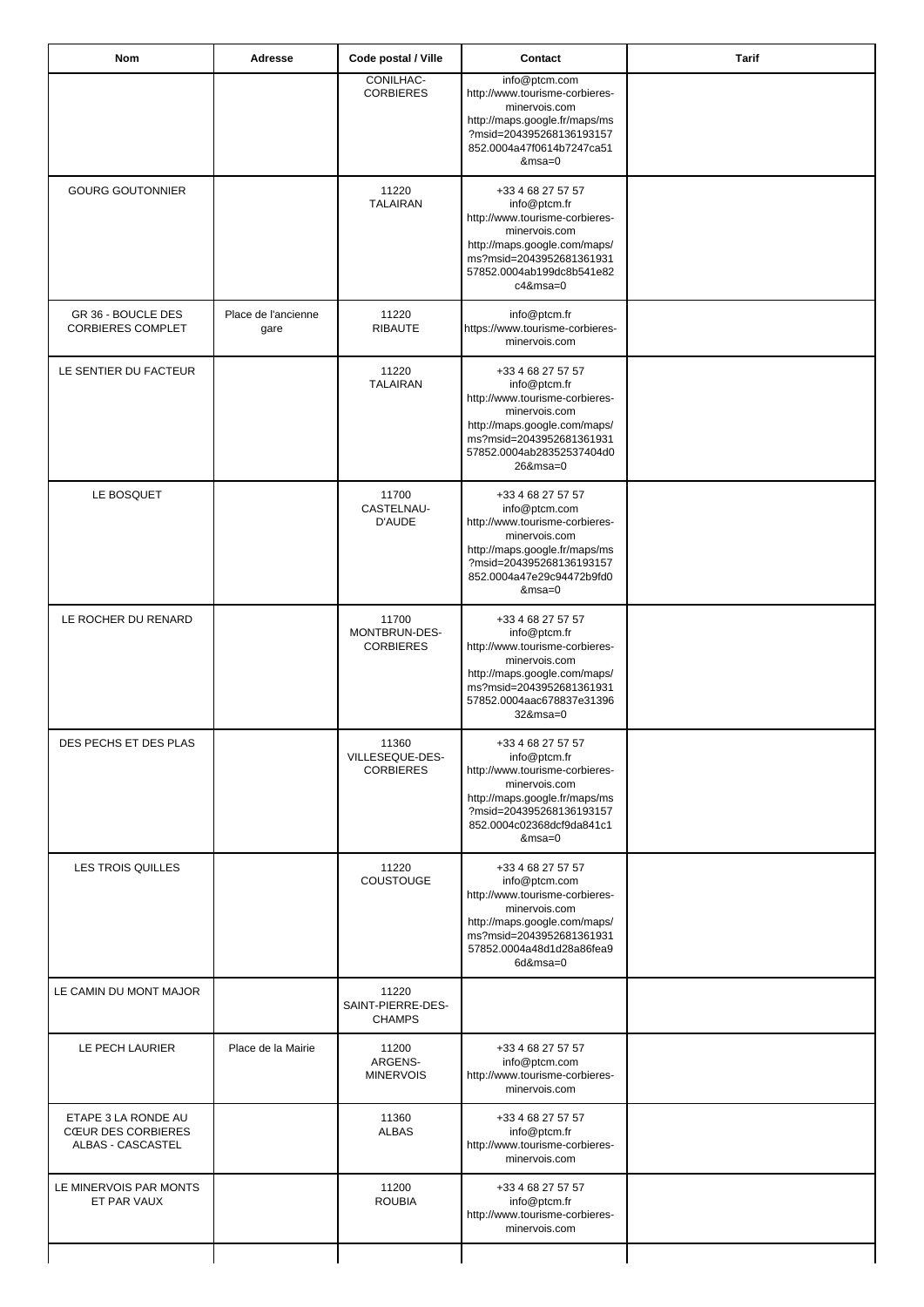| Nom                                                          | Adresse                        | Code postal / Ville                         | Contact                                                                                                                                                                                                                                 | <b>Tarif</b> |
|--------------------------------------------------------------|--------------------------------|---------------------------------------------|-----------------------------------------------------------------------------------------------------------------------------------------------------------------------------------------------------------------------------------------|--------------|
| LA BOUCLE DES TERROIRS                                       |                                | 11200<br><b>BOUTENAC</b>                    | +33 4 68 27 57 57<br>info@ptcm.fr<br>http://www.tourisme-corbieres-<br>minervois.com<br>http://maps.google.com/maps/<br>ms?msid=2043952681361931<br>57852.0004a47aada832e449a<br>96&msa=0≪=43.136318,2.78<br>0056&spn=0.035951,0.090551 |              |
| LE CIRCUIT DES COLS ET<br><b>DES CHAPELLES</b>               |                                | 11360<br>EMBRES-ET-<br>CASTELMAURE          | +33 4 68 27 57 57<br>info@ptcm.fr<br>http://www.tourisme-corbieres-<br>minervois.com<br>http://maps.google.fr/maps/ms<br>?msid=204395268136193157<br>852.0004a492e65904788c709<br>$&msa=0$                                              |              |
| SUR LES ROUTES DU<br>PATRIMOINE MÉDIÉVAL                     |                                | 11220<br>SAINT-LAURENT-DE-<br>LA-CABRERISSE | +33 4 68 27 57 57<br>info@ptcm.fr<br>http://www.tourisme-corbieres-<br>minervois.com                                                                                                                                                    |              |
| <b>BALADE DANS LE</b><br>VIGNOBLE DU FITOU                   |                                | 11350<br><b>TUCHAN</b>                      | +33 4 68 27 57 57<br>info@ptcm.fr<br>http://www.tourisme-corbieres-<br>minervois.com<br>http://maps.google.fr/maps/ms<br>?msid=204395268136193157<br>852.0004ab2bcf7b83631f631&<br>$msa=0$                                              |              |
| <b>AUTOUR DU PECH</b><br>TENAREL                             |                                | 11200<br><b>ORNAISONS</b>                   |                                                                                                                                                                                                                                         |              |
| DOMAINES ET CHÂTEAUX<br>EN CORBIERES-MINERVOIS               |                                | 11200<br>LEZIGNAN-<br><b>CORBIERES</b>      |                                                                                                                                                                                                                                         |              |
| ALBAS, LES PREMIERS<br>SURSAUTS DES PYRÉNÉES                 |                                | 11360<br><b>ALBAS</b>                       | +33 4 68 27 57 57<br>info@ptcm.fr<br>http://www.tourisme-corbieres-<br>minervois.com                                                                                                                                                    |              |
| GR 36 - TOUR DES HAUTES<br>CORBIERES - ETAPE 1/3             | Mairie 1 plaça de la<br>Comuna | 11330<br>VILLEROUGE-<br><b>TERMENES</b>     | +33 4 68 47 69 26<br>+33 4 68 27 57 57<br>info@ptcm.fr<br>http://www.tourisme-corbieres-<br>minervois.com<br>http://www.auderando.fr                                                                                                    |              |
| DES HAUTEURS DE<br>MAIROLLES A LA JASSE DE<br><b>RIVIERE</b> |                                | 11360<br>CASCASTEL-DES-<br><b>CORBIERES</b> | +33 4 68 27 57 57<br>info@ptcm.fr<br>http://www.tourisme-corbieres-<br>minervois.com<br>http://maps.google.fr/maps/ms<br>?msid=204395268136193157<br>852.0004c0235bfa6227769e9<br>$&msa=0$                                              |              |
| SOUS LE MONT ALARIC, LE<br><b>RENARD VEILLE</b>              |                                | 11700<br><b>MOUX</b>                        |                                                                                                                                                                                                                                         |              |
| <b>MONTAGUT</b>                                              |                                | 11200<br>THEZAN-DES-<br><b>CORBIERES</b>    | +33 4 68 27 57 57<br>info@ptcm.fr<br>http://www.tourisme-corbieres-<br>minervois.com<br>http://maps.google.fr/maps/ms<br>?msid=204395268136193157<br>852.0004ab2b0a658f0e041e9<br>&msa=0                                                |              |
| SUR LES TRACES DES<br>MOINES ET DES<br><b>BONSHOMMES</b>     |                                | 11220<br>LAGRASSE                           |                                                                                                                                                                                                                                         |              |
| SUR LE SENTIER CATHARE                                       |                                | 11350<br><b>TUCHAN</b>                      | +33 4 68 27 57 57<br>info@ptcm.fr<br>http://www.tourisme-corbieres-<br>minervois.com<br>http://www.lesentiercathare.co<br>https://maps.google.fr/maps/m<br>s?msid=204395268136193157                                                    |              |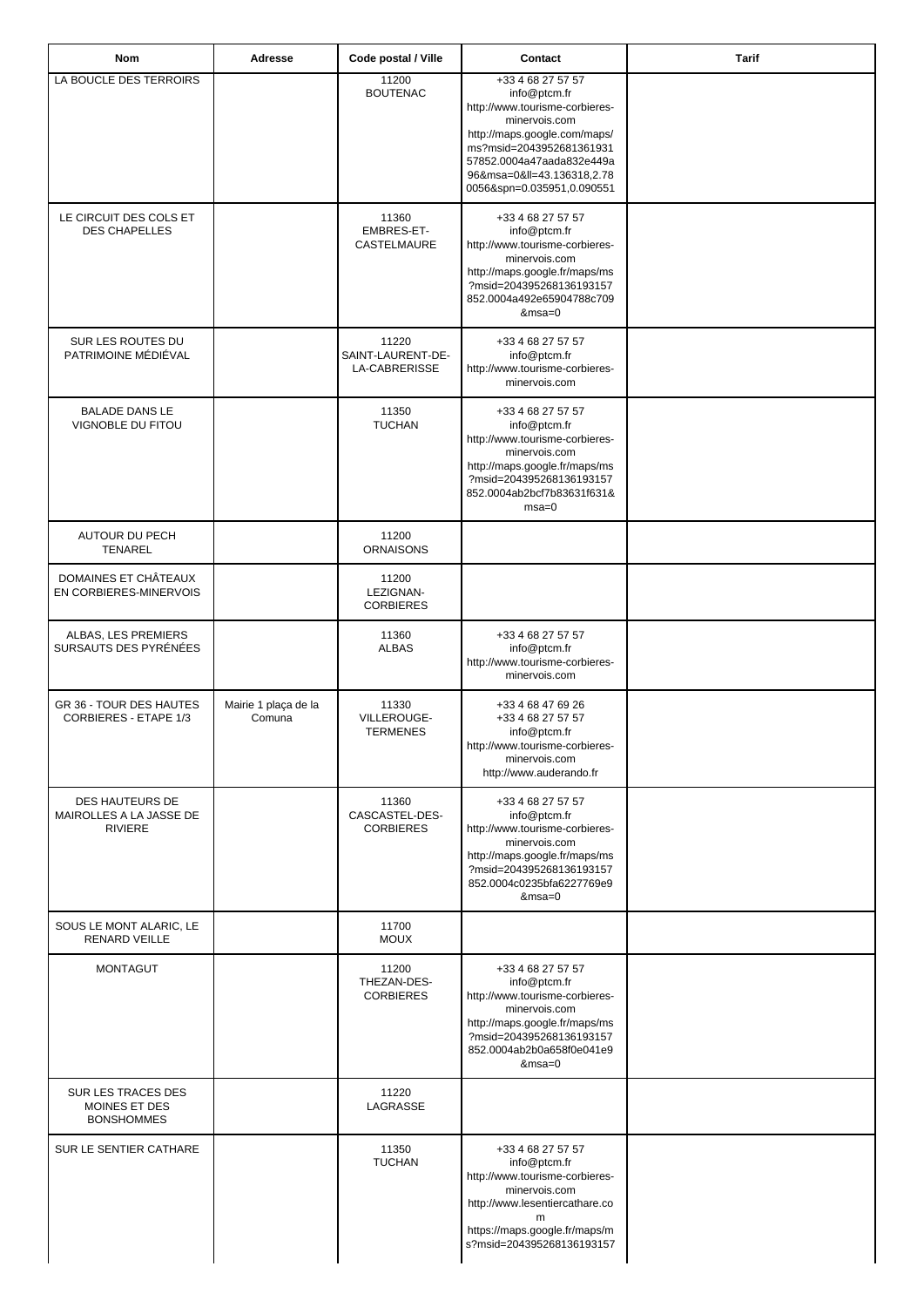| Nom                                                                                                                      | Adresse                                             | Code postal / Ville                          | Contact                                                                                                                                                                                                                                 | <b>Tarif</b> |
|--------------------------------------------------------------------------------------------------------------------------|-----------------------------------------------------|----------------------------------------------|-----------------------------------------------------------------------------------------------------------------------------------------------------------------------------------------------------------------------------------------|--------------|
|                                                                                                                          |                                                     |                                              | 852.0004c40187c039d20571f<br>&msa=0≪=42.878343,2.7027<br>64&spn=0.082521,0.153637                                                                                                                                                       |              |
| LA VIERGE DE LA<br>RECAOUFA PAR LA<br><b>BLAQUIÈRE</b>                                                                   |                                                     | 11360<br>VILLENEUVE-LES-<br><b>CORBIERES</b> |                                                                                                                                                                                                                                         |              |
| EN SUIVANT ORBIEU                                                                                                        |                                                     | 11200<br><b>CRUSCADES</b>                    | +33 4 68 27 57 57<br>info@ptcm.fr<br>http://www.tourisme-corbieres-<br>minervois.com<br>https://maps.google.fr/maps/m<br>s?msid=204395268136193157<br>852.0004c0229c9ee134fb7a6<br>$&msa=0$                                             |              |
| VARIANTE COURTE, LES<br>VIGNOBLES DU HAUT-<br><b>FITOU</b>                                                               |                                                     | 11360<br>CASCASTEL-DES-<br><b>CORBIERES</b>  | +33 4 68 27 57 57<br>info@ptcm.fr<br>http://www.tourisme-corbieres-<br>minervois.com                                                                                                                                                    |              |
| "AUDE" À LA VIGNE                                                                                                        |                                                     | 11700<br><b>FONTCOUVERTE</b>                 | +33 4 68 27 57 57<br>info@ptcm.fr<br>http://www.tourisme-corbieres-<br>minervois.com                                                                                                                                                    |              |
| LE HAUT-MINERVOIS PAR S<br>AINT-JULIEN-DES-<br>MEULIÈRES                                                                 |                                                     | 11700<br>CASTELNAU-<br>D'AUDE                | +33 4 68 27 57 57<br>info@ptcm.fr<br>http://www.tourisme-corbieres-<br>minervois.com                                                                                                                                                    |              |
| <b>CITADELLES ET</b><br>CORBIÈRES SAUVAGES                                                                               |                                                     | 11350<br><b>CUCUGNAN</b>                     | +33 4 68 27 57 57<br>info@ptcm.fr<br>http://www.tourisme-corbieres-<br>minervois.com                                                                                                                                                    |              |
| LE CEP, ARCHITECTE<br><b>PAYSAGER</b>                                                                                    |                                                     | 11330<br><b>DERNACUEILLETTE</b>              | +33 4 68 27 57 57<br>info@ptcm.fr<br>http://www.tourisme-corbieres-<br>minervois.com                                                                                                                                                    |              |
| <b>D'ORBIEU EN PECH</b>                                                                                                  |                                                     | 11200<br><b>ORNAISONS</b>                    | +33 4 68 27 57 57<br>info@ptcm.com<br>http://www.tourisme-corbieres-<br>minervois.com<br>http://maps.google.com/maps/<br>ms?msid=2043952681361931<br>57852.0004ab13a3b82201ee8<br>4c&msa=0                                              |              |
| DE L'EAU A LA PIERRE                                                                                                     | Place Jean Moulins                                  | 11200<br>ARGENS-<br><b>MINERVOIS</b>         | +33 4 68 27 57 57<br>info@ptcm.fr<br>http://www.tourisme-corbieres-<br>minervois.com                                                                                                                                                    |              |
| RONDE AU CŒUR DES<br><b>CORBIERES ITINERAIRE</b><br><b>COMPLET</b>                                                       | Place de l'ancienne<br>fontaine<br>rue de la source | 11360<br><b>FONTJONCOUSE</b>                 | info@ptcm.fr                                                                                                                                                                                                                            |              |
| GR 36 - TOUR DES HAUTES<br>CORBIERES - ETAPE 2/3                                                                         | D 613 sur le Pont                                   | 11330<br>LAROQUE-DE-FA                       | +33 4 68 27 57 57<br>info@ptcm.fr<br>http://www.tourisme-corbieres-<br>minervois.com<br>http://www.auderando.fr                                                                                                                         |              |
| ETAPE 6 LA RONDE AU<br><b>CŒUR DES CORBIERES</b><br><b>VILLESEQUE DES</b><br><b>CORBIERES -</b><br><b>FONTJONCOUSE</b>   |                                                     | 11360<br>VILLESEQUE-DES-<br><b>CORBIERES</b> | +33 4 68 27 57 57<br>info@ptcm.fr<br>http://www.tourisme-corbieres-<br>minervois.com<br>https://maps.google.fr/maps/m<br>s?msid=204395268136193157<br>852.0004c5bcb7cc6045d65f8&<br>$msa=0$                                             |              |
| ETAPE 5 LA RONDE AU<br><b>CŒUR DES CORBIERES</b><br><b>EMBRES ET CASTELMAURE</b><br>- VILLESEQUE DES<br><b>CORBIERES</b> |                                                     | 11360<br>EMBRES-ET-<br>CASTELMAURE           | +33 4 68 27 57 57<br>info@ptcm.fr<br>http://www.tourisme-corbieres-<br>minervois.com<br>https://maps.google.fr/maps/m<br>s?msid=204395268136193157<br>852.0004c5bca095f8cdce4b4&<br>msa=0≪=42.946936,2.83507<br>3&spn=0.039455,0.076818 |              |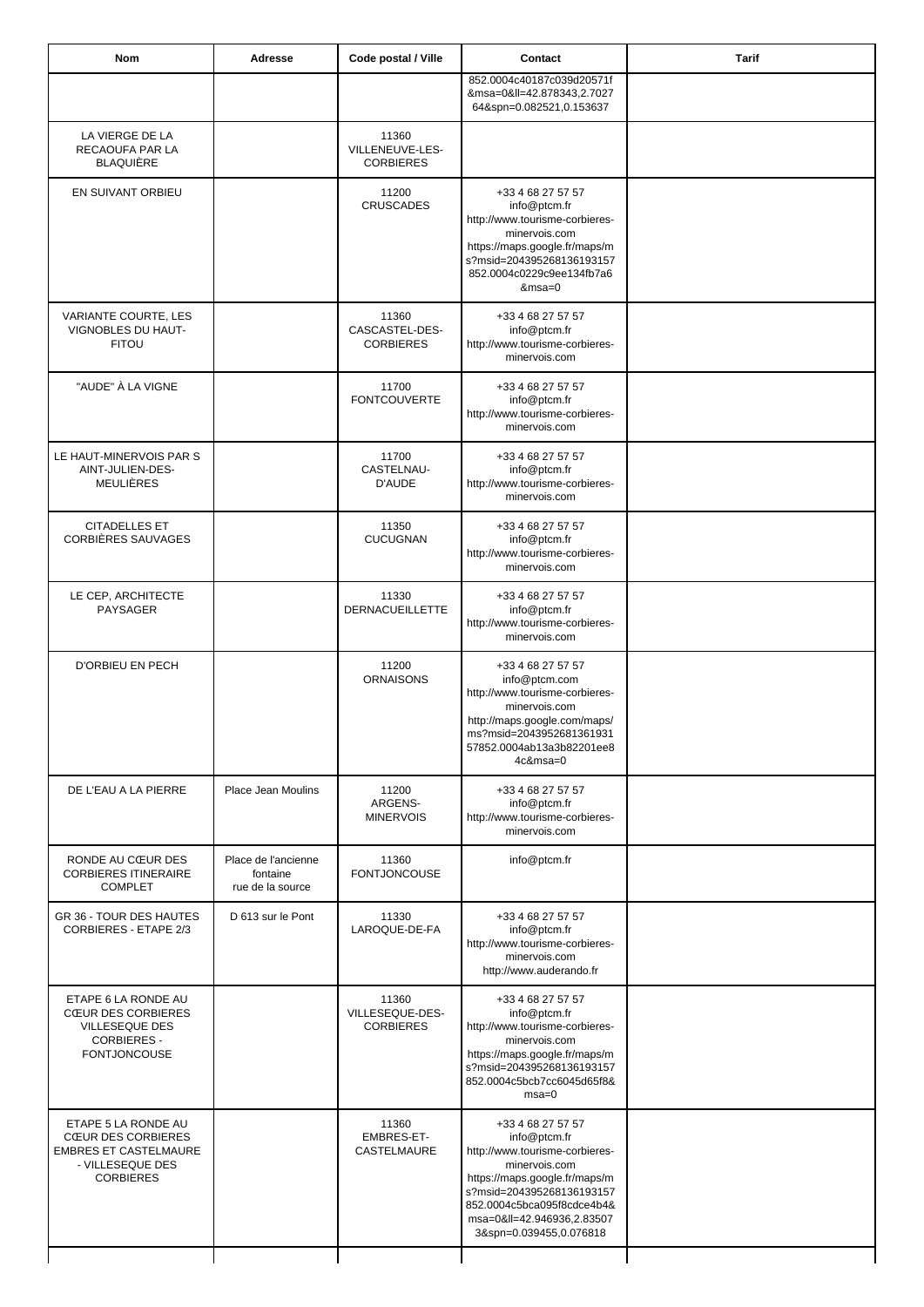| Nom                                                             | Adresse                     | Code postal / Ville                         | Contact                                                                                                                                                                                       | <b>Tarif</b> |
|-----------------------------------------------------------------|-----------------------------|---------------------------------------------|-----------------------------------------------------------------------------------------------------------------------------------------------------------------------------------------------|--------------|
| GR 36 - BOUCLE DES<br><b>CORBIERES - ETAPE 1/2</b>              | Place de l'Ancienne<br>Gare | 11220<br><b>RIBAUTE</b>                     | +33 4 68 47 69 26<br>+33 4 68 27 57 57<br>info@ptcm.fr<br>http://www.tourisme-corbieres-<br>minervois.com<br>http://www.auderando.fr                                                          |              |
| LA PINÈDE                                                       |                             | 11200<br>FERRALS-LES-<br><b>CORBIERES</b>   | +33 4 68 27 57 57<br>info@ptcm.fr<br>http://www.tourisme-corbieres-<br>minervois.com<br>http://maps.google.com/maps/<br>ms?msid=2043952681361931<br>57852.0004a4940c6d5d5e57e<br>$2a$ &msa=0  |              |
| DOLMENS MEMOIRE DES<br><b>PIERRES</b>                           |                             | 11330<br><b>MASSAC</b>                      | +33 4 68 27 57 57<br>info@ptcm.fr<br>http://www.tourisme-corbieres-<br>minervois.com                                                                                                          |              |
| GORGES ET ALPAGES DES<br><b>CORBIÈRES</b>                       |                             | 11330<br>LAROQUE-DE-FA                      | +33 4 68 27 57 57<br>info@ptcm.fr<br>http://www.tourisme-corbieres-<br>minervois.com                                                                                                          |              |
| A TIRE D'AILES                                                  |                             | 11330<br>LANET                              | +33 4 68 27 57 57<br>info@ptcm.fr<br>http://www.tourisme-corbieres-<br>minervois.com<br>http://maps.google.com/maps/<br>ms?msid=2043952681361931<br>57852.0004a54422f3332a981<br>ed&msa=0     |              |
| AU ROYAUME DU SANGLIER                                          |                             | 11330<br><b>MONTGAILLARD</b>                | +33 4 68 27 57 57<br>info@ptcm.fr<br>http://www.tourisme-corbieres-<br>minervois.com                                                                                                          |              |
| A TIRE D'AILES SALZA                                            |                             | 11330<br><b>SALZA</b>                       | +33 4 68 27 57 57<br>info@ptcm.fr<br>https://www.tourisme-corbieres-<br>minervois.com                                                                                                         |              |
| LA ROCHE TROUÉE                                                 |                             | 11220<br><b>TOURNISSAN</b>                  | +33 4 68 27 57 57<br>info@ptcm.com<br>http://www.tourisme-corbieres-<br>minervois.com<br>http://maps.google.com/maps/<br>ms?msid=2043952681361931<br>57852.0004ab2b2671dd77a68<br>e5&msa=0    |              |
| <b>1210, TERMES</b><br><b>L'IMPRENABLE</b>                      |                             | 11330<br><b>TERMES</b>                      | +33 4 68 27 57 57<br>info@ptcm.fr<br>http://www.tourisme-corbieres-<br>minervois.com<br>http://maps.google.com/maps/<br>ms?msid=2043952681361931<br>57852.0004ab2925030034115<br>a4&msa=0     |              |
| LA ROCA DANSAÏRA                                                |                             | 11220<br>SAINT-LAURENT-DE-<br>LA-CABRERISSE | +33 4 68 27 57 57<br>info@ptcm.com<br>http://www.tourisme-corbieres-<br>minervois.com<br>http://maps.google.com/maps/<br>ms?msid=2043952681361931<br>57852.0004ab18fd2e4e4bcc43<br>$0$ &msa=0 |              |
| <b>PROPRIÉTÉ</b><br>DÉPARTEMENTALE DE<br>FOURQUES ET SAINT ROME |                             | 11220<br><b>TALAIRAN</b>                    |                                                                                                                                                                                               |              |
| AUTOUR DU BOUICHAS                                              |                             | 11360<br><b>ALBAS</b>                       | +33 4 68 27 57 57<br>info@ptcm.fr<br>http://www.tourisme-corbieres-<br>minervois.com<br>http://maps.google.fr/maps/ms<br>?msid=204395268136193157<br>852.0004a42f6234cf70fa14d&<br>$msa=0$    |              |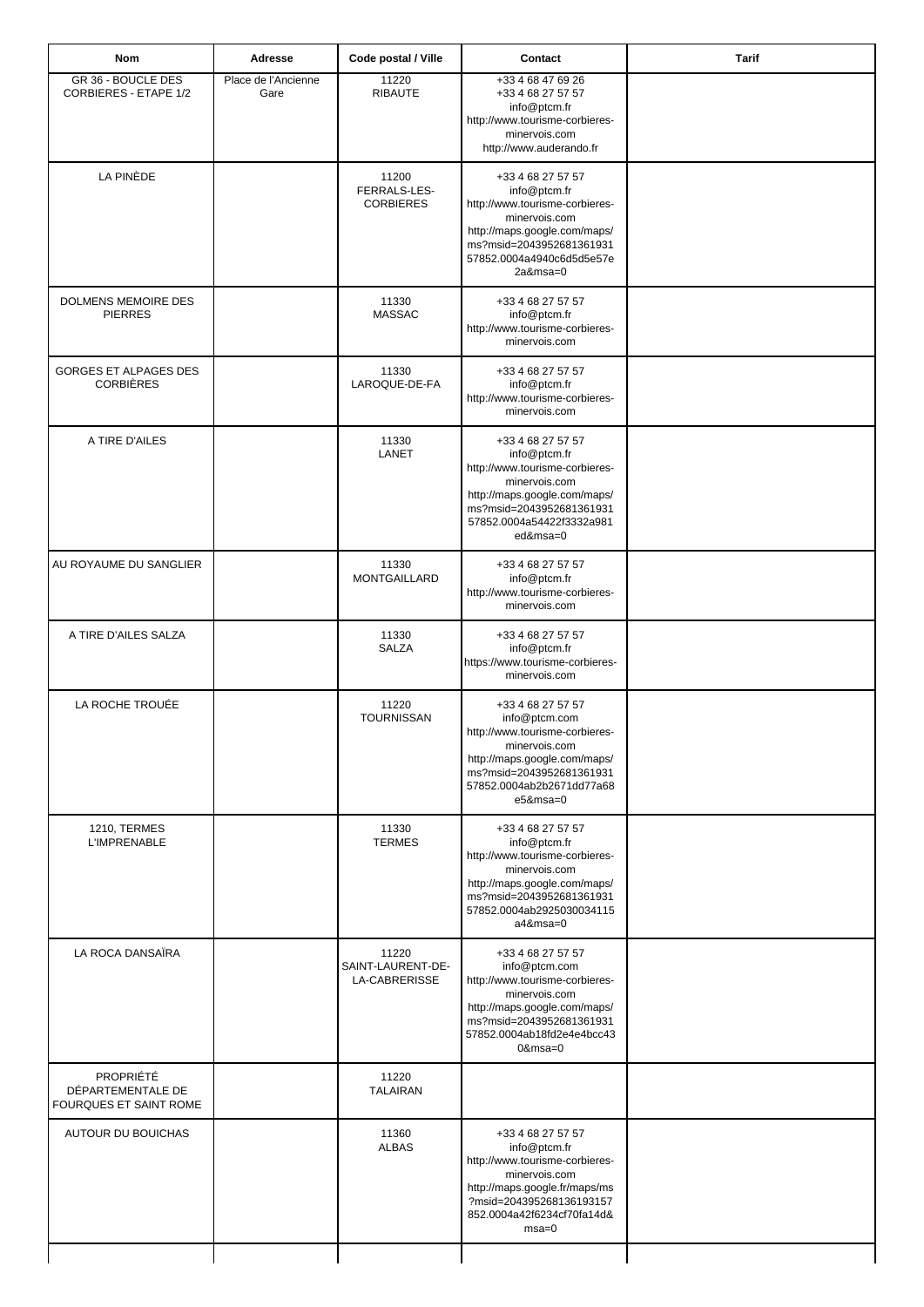| <b>Nom</b>                                         | Adresse | Code postal / Ville                         | Contact                                                                                                                                                                                                                                                                                                                                                                                                         | Tarif |
|----------------------------------------------------|---------|---------------------------------------------|-----------------------------------------------------------------------------------------------------------------------------------------------------------------------------------------------------------------------------------------------------------------------------------------------------------------------------------------------------------------------------------------------------------------|-------|
| TERMES, LE VAL DE DAGNE<br>ET LE PLATEAU DE LACAMP |         | 11330<br><b>TERMES</b>                      | +33 4 68 27 57 57<br>info@ptcm.fr<br>http://www.tourisme-corbieres-<br>minervois.com                                                                                                                                                                                                                                                                                                                            |       |
| DU PAYS DES BERGERS AU<br>PAYS DES VIGNERONS       |         | 11220<br>SAINT-LAURENT-DE-<br>LA-CABRERISSE | +33 4 68 27 57 57<br>info@ptcm.fr<br>https://www.utagawavtt.com/ra<br>ndonnee-vtt-gps/Espace-VTT-<br>FFC-Corbieres-Minervois-Circ<br>uit-N-1-Du-pays-des-bergers-<br>au-pays-des-vignerons-23542<br>http://www.tourisme-corbieres-<br>minervois.com<br>http://maps.google.fr/maps/ms<br>?msid=204395268136193157<br>852.0004c0229b826eb119cfb<br>$&msa=0$<br>http://www.visugpx.com/index.<br>php5?i=1343918698 |       |
| LE LAUZIE                                          |         | 11360<br>CASCASTEL-DES-<br><b>CORBIERES</b> | +33 4 68 27 57 57<br>info@ptcm.com<br>http://www.tourisme-corbieres-<br>minervois.com<br>http://maps.google.fr/maps/ms<br>?msid=204395268136193157<br>852.0004a47e1f23801c32bf6&<br>$msa=0$                                                                                                                                                                                                                     |       |
| TERROIRS DE CARACTERE<br>AU COEUR DES CORBIERES    |         | 11360<br>CASCASTEL-DES-<br><b>CORBIERES</b> | +33 4 68 27 57 57<br>info@ptcm.fr<br>http://www.tourisme-corbieres-<br>minervois.com                                                                                                                                                                                                                                                                                                                            |       |
| BUGARACH, LA MONTAGNE<br><b>INVERSÉE</b>           |         | 11350<br><b>CUCUGNAN</b>                    | +33 4 68 27 57 57<br>info@ptcm.fr<br>http://www.tourisme-corbieres-<br>minervois.com                                                                                                                                                                                                                                                                                                                            |       |
| LES TERRES ROUGES                                  |         | 11220<br>LAGRASSE                           |                                                                                                                                                                                                                                                                                                                                                                                                                 |       |
| CIRCUIT DES COMBES PAR<br>LA CHAPELLE              |         | 11200<br><b>BOUTENAC</b>                    | +33 4 68 27 57 57<br>info@ptcm.fr<br>http://www.tourisme-corbieres-<br>minervois.com<br>http://maps.google.com/maps/<br>ms?msid=2043952681361931<br>57852.0004a47a9fd6173f3599<br>$0$ &msa= $0$                                                                                                                                                                                                                 |       |
| <b>DEFI DES TERRES ROUGES</b>                      |         | 11220<br><b>TALAIRAN</b>                    | +33 4 68 27 57 57<br>info@ptcm.fr<br>http://www.tourisme-corbieres-<br>minervois.com                                                                                                                                                                                                                                                                                                                            |       |
| VADROUILLE AUTOUR DU<br>CANAL DU MIDI              |         | 11200<br>PARAZA                             | +33 4 68 27 57 57<br>info@ptcm.fr<br>http://www.tourisme-corbieres-<br>minervois.com                                                                                                                                                                                                                                                                                                                            |       |
| ENTRE MONTAGUT ET LA<br><b>RECAOUFA</b>            |         | 11360<br>DURBAN-<br><b>CORBIERES</b>        | +33 4 68 27 57 57<br>info@ptcm.fr<br>http://www.tourisme-corbieres-<br>minervois.com<br>http://maps.google.fr/maps/ms<br>?msid=204395268136193157<br>852.0004c02380f4a84c08a58<br>&msa=0≪=43.04054,2.75791<br>2&spn=0.172134,0.307274                                                                                                                                                                           |       |
| CASTELMAURE                                        |         | 11360<br>EMBRES-ET-<br>CASTELMAURE          | +33 4 68 27 57 57<br>info@ptcm.com<br>http://www.tourisme-corbieres-<br>minervois.com<br>http://maps.google.com/maps/<br>ms?msid=2043952681361931<br>57852.0004a492928451f9bd7<br>a4&msa=0≪=42.936443,2.83<br>5524&spn=0.004509,0.011319                                                                                                                                                                        |       |
| DE BRANCHE EN BRANCHE                              |         | 11330<br><b>ALBIERES</b>                    | +33 4 68 27 57 57<br>info@ptcm.fr<br>http://www.tourisme-corbieres-<br>minervois.com                                                                                                                                                                                                                                                                                                                            |       |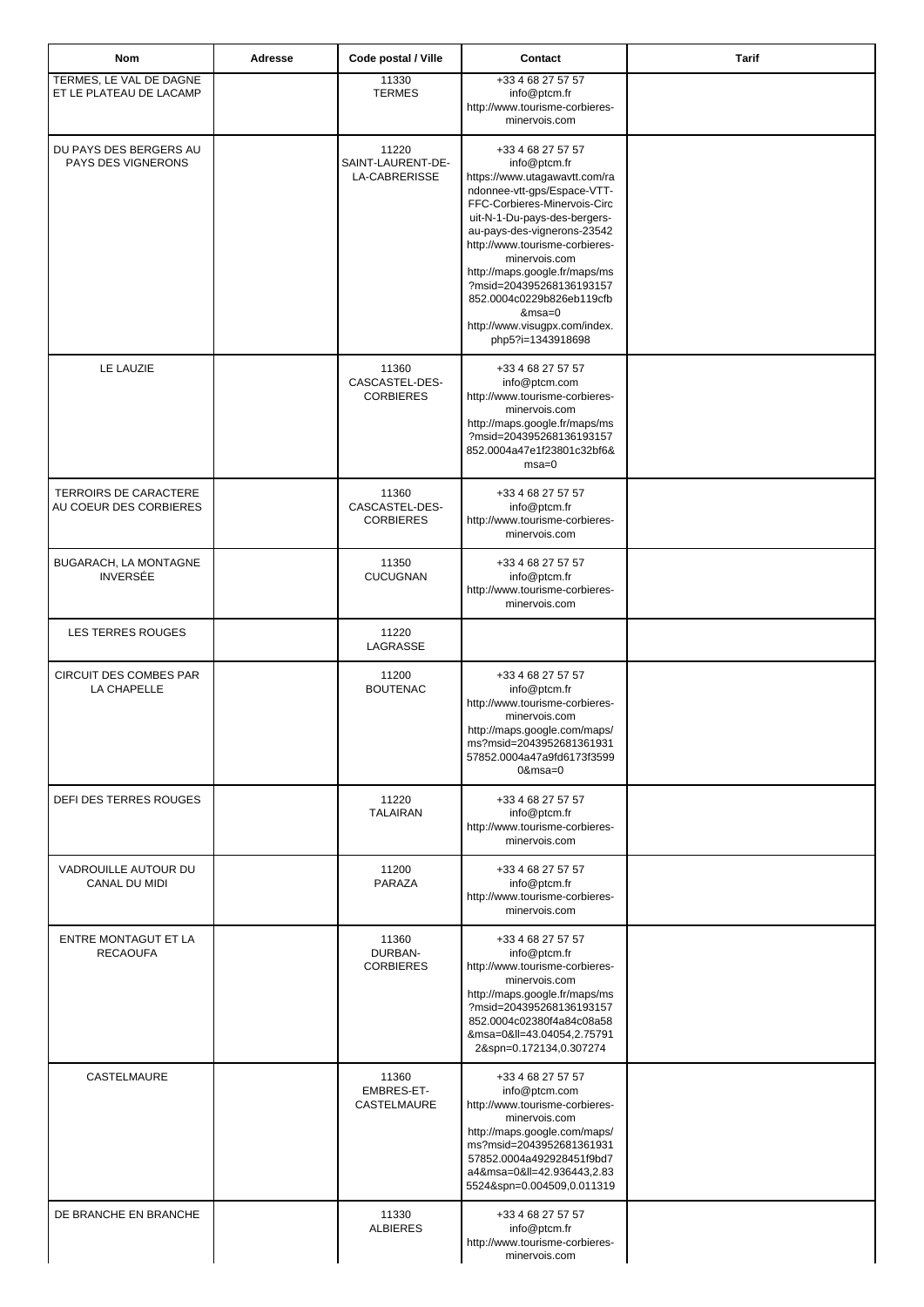| <b>Nom</b>                                                                                                            | Adresse                                                                   | Code postal / Ville                         | Contact                                                                                                                                                                                                                                            | <b>Tarif</b> |
|-----------------------------------------------------------------------------------------------------------------------|---------------------------------------------------------------------------|---------------------------------------------|----------------------------------------------------------------------------------------------------------------------------------------------------------------------------------------------------------------------------------------------------|--------------|
|                                                                                                                       |                                                                           |                                             | http://maps.google.fr/maps/ms<br>?msid=204395268136193157<br>852.0004a42f6657db89b24cf&<br>$msa=0$                                                                                                                                                 |              |
| SUR LE SENTIER CATHARE                                                                                                |                                                                           | 11350<br>PADERN                             | +33 4 68 27 57 57<br>info@ptcm.fr<br>http://www.tourisme-corbieres-<br>minervois.com<br>http://www.lesentiercathare.co<br>m<br>https://maps.google.fr/maps/m<br>s?msid=204395268136193157<br>852.0004c401e4527b4e5a916<br>&msa=0≪=42.853316,2.6107 |              |
| LE CIRQUE DE VIVIES                                                                                                   |                                                                           | 11220<br>SAINT-LAURENT-DE-<br>LA-CABRERISSE | 98&spn=0.082554,0.153637<br>+33 4 68 27 57 57<br>info@ptcm.fr<br>http://www.tourisme-corbieres-<br>minervois.com                                                                                                                                   |              |
| ETAPE 1 LA RONDE AU<br><b>CŒUR DES CORBIERES</b><br>FONTJONCOUSE - SAINT<br><b>LAURENT DE LA</b><br><b>CABRERISSE</b> |                                                                           | 11360<br><b>FONTJONCOUSE</b>                | +33 4 68 27 57 57<br>info@ptcm.fr<br>http://www.tourisme-corbieres-<br>minervois.com                                                                                                                                                               |              |
| LE PARCOURS BOTANIQUE                                                                                                 |                                                                           | 11200<br>LEZIGNAN-<br><b>CORBIERES</b>      | +33 4 68 27 57 57<br>info@ptcm.com<br>http://www.tourisme-corbieres-<br>minervois.com<br>http://maps.google.com/maps/<br>ms?msid=2043952681361931<br>57852.0004a5aba9138af30fbf<br>$b$ &msa=0                                                      |              |
| <b>QUAT'PETITS TOURS ET</b><br><b>PUIS REVIENT</b>                                                                    |                                                                           | 11200<br><b>MONTSERET</b>                   | https://www.utagawavtt.com/ra<br>ndonnee-vtt-gps/Espace-VTT-<br>FFC-Corbieres-Minervois-Circ<br>uit-N-8-Quatpetits-tours-et-puis-<br>revient-23650                                                                                                 |              |
| ETAPE 2 LA RONDE AU<br><b>CŒUR DES CORBIERES</b><br>SAINT LAURENT DE LA<br>CABRERISSE - ALBAS                         | Place des anciennes<br>écoles,<br>derrière la Mairie                      | 11220<br>SAINT-LAURENT-DE-<br>LA-CABRERISSE | +33 4 68 27 57 57<br>info@ptcm.fr<br>http://www.tourisme-corbieres-<br>minervois.com                                                                                                                                                               |              |
| GR 36 - TOUR DES HAUTES<br><b>CORBIERES COMPLET</b>                                                                   | Mairie 1 plaça de la<br>Comuna                                            | 11330<br>VILLEROUGE-<br><b>TERMENES</b>     | +33 4 68 47 69 26<br>+33 4 68 27 57 57<br>info@ptcm.fr<br>http://www.tourisme-corbieres-<br>minervois.com<br>http://www.auderando.fr                                                                                                               |              |
| LA BOUCLE DU LAUZA                                                                                                    |                                                                           | 11200<br>FERRALS-LES-<br><b>CORBIERES</b>   | +33 4 68 27 57 57<br>info@ptcm.fr<br>http://www.tourisme-corbieres-<br>minervois.com<br>http://maps.google.fr/maps/ms<br>?msid=204395268136193157<br>852.0004a493c7fc52a0b2682<br>$&msa=0$                                                         |              |
| DEAMBULATIONS A<br>L'OMBRE DES CITADELLES<br>- VARIANTE                                                               |                                                                           | 11350<br><b>TUCHAN</b>                      | +33 4 68 27 57 57<br>info@ptcm.fr<br>http://www.tourisme-corbieres-<br>minervois.com                                                                                                                                                               |              |
| GR 36 - TOUR DE LA<br>MONTAGNE DU TAUCH -<br>ETAPE 1/3                                                                | D613 route de Félines<br>Termenès<br>Parking face au<br>terrain de tennis | 11330<br>LAROQUE-DE-FA                      | +33 4 68 27 57 57<br>info@ptcm.fr<br>http://www.tourisme-corbieres-<br>minervois.com                                                                                                                                                               |              |
| DE MINERVOIS EN<br><b>CORBIERES (PAR</b><br>LEZIGNAN)                                                                 |                                                                           | 11200<br><b>ROUBIA</b>                      | +33 4 68 27 57 57<br>info@ptcm.fr<br>http://www.tourisme-corbieres-<br>minervois.com                                                                                                                                                               |              |
| <b>LES PAUSADES</b>                                                                                                   |                                                                           | 11360<br>DURBAN-<br><b>CORBIERES</b>        | +33 4 68 27 57 57<br>info@ptcm.fr<br>http://www.tourisme-corbieres-<br>minervois.com<br>http://maps.google.com/maps/<br>ms?msid=2043952681361931                                                                                                   |              |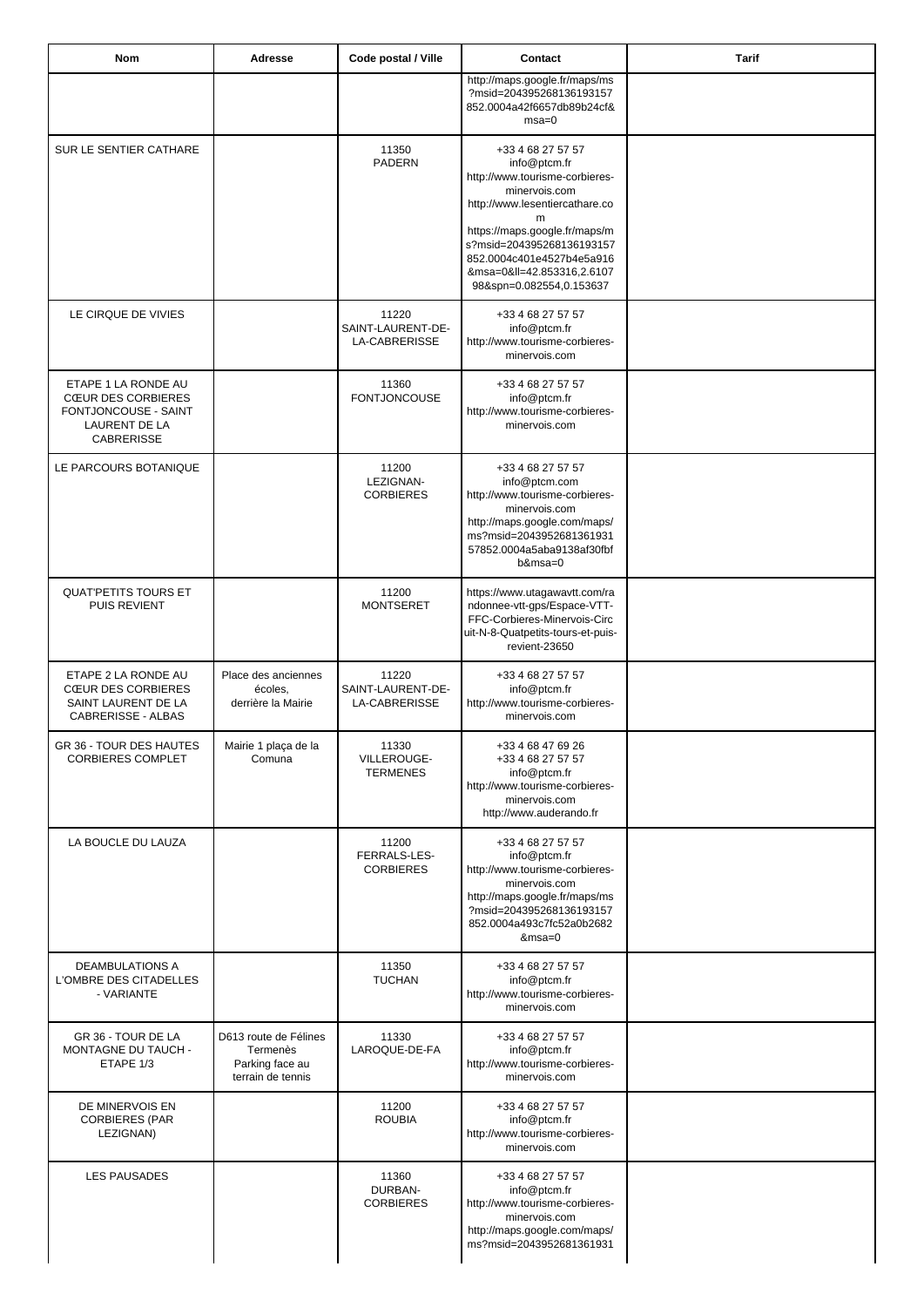| Nom                                                        | Adresse                                   | Code postal / Ville                         | Contact                                                                                                                                                                                                                                                                | <b>Tarif</b> |
|------------------------------------------------------------|-------------------------------------------|---------------------------------------------|------------------------------------------------------------------------------------------------------------------------------------------------------------------------------------------------------------------------------------------------------------------------|--------------|
|                                                            |                                           |                                             | 57852.0004a4928216ccbe019<br>64&msa=0                                                                                                                                                                                                                                  |              |
| LE FER OUBLIÉ DU<br>PLATEAU DE LACAMP                      |                                           | 11330<br><b>PALAIRAC</b>                    |                                                                                                                                                                                                                                                                        |              |
| LE MOUREL                                                  |                                           | 11200<br>LUC-SUR-ORBIEU                     | +33 4 68 27 57 57<br>info@ptcm.fr<br>http://www.tourisme-corbieres-<br>minervois.com<br>http://maps.google.com/maps/<br>ms?msid=2043952681361931<br>57852.0004a5ab06ad964ff891<br>$5$ &msa=0                                                                           |              |
| GR 36 - BOUCLE DES<br><b>CORBIERES - ETAPE 2/2</b>         | pont au centre de<br>village, sur la D 40 | 11330<br><b>TERMES</b>                      | +33 4 68 27 57 57<br>info@ptcm.fr<br>http://www.tourisme-corbieres-<br>minervois.com<br>http://www.auderando.fr                                                                                                                                                        |              |
| LE MOULIN DE LA CASCADE                                    |                                           | 11360<br>DURBAN-<br><b>CORBIERES</b>        | +33 4 68 27 57 57<br>info@ptcm.com<br>http://www.tourisme-corbieres-<br>minervois.com<br>http://maps.google.fr/maps/ms<br>?msid=204395268136193157<br>852.0004a49159020ab098356<br>&msa=0                                                                              |              |
| AUX DETOURS DU CHEMIN                                      |                                           | 11330<br>DAVEJEAN                           | +33 4 68 27 57 57<br>info@ptcm.fr<br>http://www.tourisme-corbieres-<br>minervois.com                                                                                                                                                                                   |              |
| LE TOUR DU LAC DE<br><b>JOUARRES</b>                       | Quai des Tonneliers                       | 11200<br><b>HOMPS</b>                       | +33 4 68 27 57 57                                                                                                                                                                                                                                                      |              |
| A CANET, DES CANAUX                                        |                                           | 11200<br>CANET                              |                                                                                                                                                                                                                                                                        |              |
| <b>CIRCUIT DU VERTIGE :</b><br><b>CITADELLES ET GORGES</b> |                                           | 11350<br><b>CUCUGNAN</b>                    | +33 4 68 27 57 57<br>info@ptcm.fr<br>http://www.tourisme-corbieres-<br>minervois.com                                                                                                                                                                                   |              |
| LA TOUR                                                    |                                           | 11200<br><b>ESCALES</b>                     | +33 4 68 27 57 57<br>info@ptcm.com<br>http://www.tourisme-corbieres-<br>minervois.com<br>http://maps.google.com/maps/<br>ms?msid=2043952681361931<br>57852.0004a49314e2a68bc23<br>$f6&msa=0$                                                                           |              |
| <b>LES TROIS SERRES</b>                                    | rue du jardin public                      | 11360<br>FRAISSE-DES-<br><b>CORBIERES</b>   | +33 4 68 27 57 57<br>info@tourisme-corbieres-<br>minervois.com<br>http://www.tourisme-corbieres-<br>minervois.com<br>http://maps.google.com/maps/<br>ms?msid=2043952681361931<br>57852.0004a4a5c97f69b757d<br>86&msa=0                                                 |              |
| <b>ENTRE VIGNES ET</b><br><b>MOULINS</b>                   |                                           | 11360<br>CASCASTEL-DES-<br><b>CORBIERES</b> | +33 4 68 27 57 57<br>info@ptcm.fr<br>http://www.tourisme-corbieres-<br>minervois.com<br>http://maps.google.fr/maps/ms<br>?msid=204395268136193157<br>852.0004c0234f659117f2c94&<br>msa=0≪=43.013936,2.76580<br>8&spn=0.172209,0.307274&iw<br>loc=0004c0235681a893159f8 |              |
| LE TROU DES GIMBOULS                                       |                                           | 11220<br><b>JONQUIERES</b>                  | +33 4 68 27 57 57<br>info@ptcm.com<br>http://www.tourisme-corbieres-<br>minervois.com<br>http://maps.google.com/maps/<br>ms?msid=2043952681361931<br>57852.0004a51f2b81a0c421b<br>3f&msa=0                                                                             |              |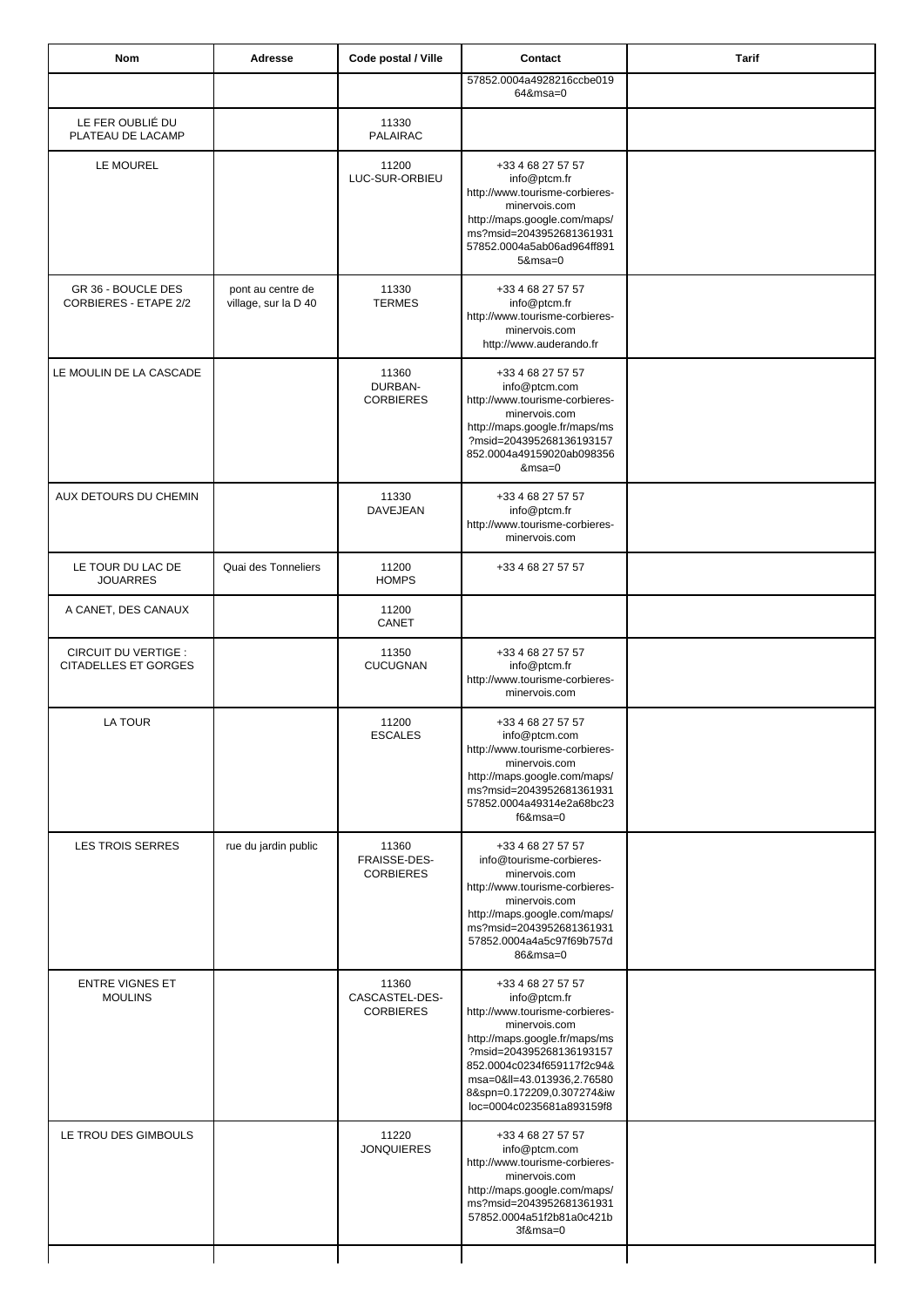| Nom                                                                | Adresse                                                                    | Code postal / Ville                         | Contact                                                                                                                                                                                     | <b>Tarif</b> |
|--------------------------------------------------------------------|----------------------------------------------------------------------------|---------------------------------------------|---------------------------------------------------------------------------------------------------------------------------------------------------------------------------------------------|--------------|
| NOIR CHARBONNIERES                                                 |                                                                            | 11330<br>VIGNEVIEILLE                       | +33 4 68 27 57 57<br>info@ptcm.fr<br>http://www.tourisme-corbieres-<br>minervois.com<br>https://maps.google.fr/maps/m<br>s?msid=204395268136193157<br>852.0004ab2bf863d19fd704d&<br>$msa=0$ |              |
| LE SENTIER VIGNERON DES<br><b>CORBIÈRES</b>                        |                                                                            | 11200<br>FERRALS-LES-<br><b>CORBIERES</b>   | +33 4 68 27 57 57<br>info@ptcm.fr<br>http://www.tourisme-corbieres-<br>minervois.com<br>http://maps.google.fr/maps/ms<br>?msid=204395268136193157<br>852.0004a493a8bf59abc7635<br>$&msa=0$  |              |
| GR 36 - TOUR DE LA<br>MONTAGNE DU TAUCH<br><b>COMPLET</b>          | D613, route de<br>Félines Termenès<br>Parking face au<br>terrain de tennis | 11330<br>LAROQUE-DE-FA                      | +33 4 68 27 57 57<br>info@ptcm.fr<br>http://www.tourisme-corbieres-<br>minervois.com                                                                                                        |              |
| GR 36 - TOUR DE LA<br><b>MONTAGNE DU TAUCH -</b><br>ETAPE 2/3      | rue du cers                                                                | 11350<br>PADERN                             | +33 4 68 27 57 57<br>info@ptcm.fr<br>http://www.tourisme-corbieres-<br>minervois.com                                                                                                        |              |
| CAP SUR FONTFROIDE !                                               |                                                                            | 11200<br><b>ORNAISONS</b>                   | +33 4 68 27 57 57<br>info@ptcm.fr<br>http://www.tourisme-corbieres-<br>minervois.com                                                                                                        |              |
| AU CŒUR DU TERROIR<br>CORBIÈRES BOUTENAC                           |                                                                            | 11200<br><b>ORNAISONS</b>                   | +33 4 68 27 57 57<br>info@ptcm.fr<br>http://www.tourisme-corbieres-<br>minervois.com                                                                                                        |              |
| EN ROUTE VERS LA<br><b>PRÉHISTOIRE</b>                             |                                                                            | 11350<br><b>TUCHAN</b>                      | +33 4 68 27 57 57<br>info@ptcm.fr<br>http://www.tourisme-corbieres-<br>minervois.com                                                                                                        |              |
| LA RANDO DU GÉOLOGUE                                               |                                                                            | 11360<br><b>ALBAS</b>                       | +33 4 68 27 57 57<br>info@ptcm.fr<br>http://www.tourisme-corbieres-<br>minervois.com<br>https://maps.google.fr/maps/m<br>s?msid=204395268136193157<br>852.0004da9e405fff6d16116&<br>$msa=0$ |              |
| <b>DECOUVERTE</b><br>PATRIMONIALE ET<br><b>CULTURELLE</b>          |                                                                            | 11330<br>PALAIRAC                           | +33 4 68 27 57 57<br>info@ptcm.fr<br>http://www.tourisme-corbieres-<br>minervois.com                                                                                                        |              |
| LE COL DE MAIROLLES                                                |                                                                            | 11360<br>QUINTILLAN                         | +33 4 68 27 57 57<br>info@ptcm.com<br>http://www.tourisme-corbieres-<br>minervois.com<br>http://maps.google.com/maps/<br>ms?msid=2043952681361931<br>57852.0004ab16f1009c9e9d1<br>1a&msa=0  |              |
| SUR LES TRACES DES<br>MOINES ET DES<br><b>BONSHOMMES</b>           |                                                                            | 11220<br>LAGRASSE                           |                                                                                                                                                                                             |              |
| LE SENTIER DU FACTEUR                                              |                                                                            | 11220<br><b>TALAIRAN</b>                    |                                                                                                                                                                                             |              |
| AU MILOBRE DE MASSAC                                               | <b>AUDE</b><br>AU MILOBRE DE<br><b>MASSAC</b>                              | 11330<br>LAROQUE-DE-FA                      |                                                                                                                                                                                             |              |
| <b>DEAMBULATIONS A</b><br>L'OMBRE DES CITADELLES                   |                                                                            | 11350<br><b>TUCHAN</b>                      | +33 4 68 27 57 57<br>info@ptcm.fr<br>http://www.tourisme-corbieres-<br>minervois.com                                                                                                        |              |
| ETAPE 4 LA RONDE AU<br><b>COEUR DES CORBIERES</b><br>CASCASTEL DES |                                                                            | 11360<br>CASCASTEL-DES-<br><b>CORBIERES</b> | +33 4 68 27 57 57<br>info@ptcm.fr<br>http://www.tourisme-corbieres-                                                                                                                         |              |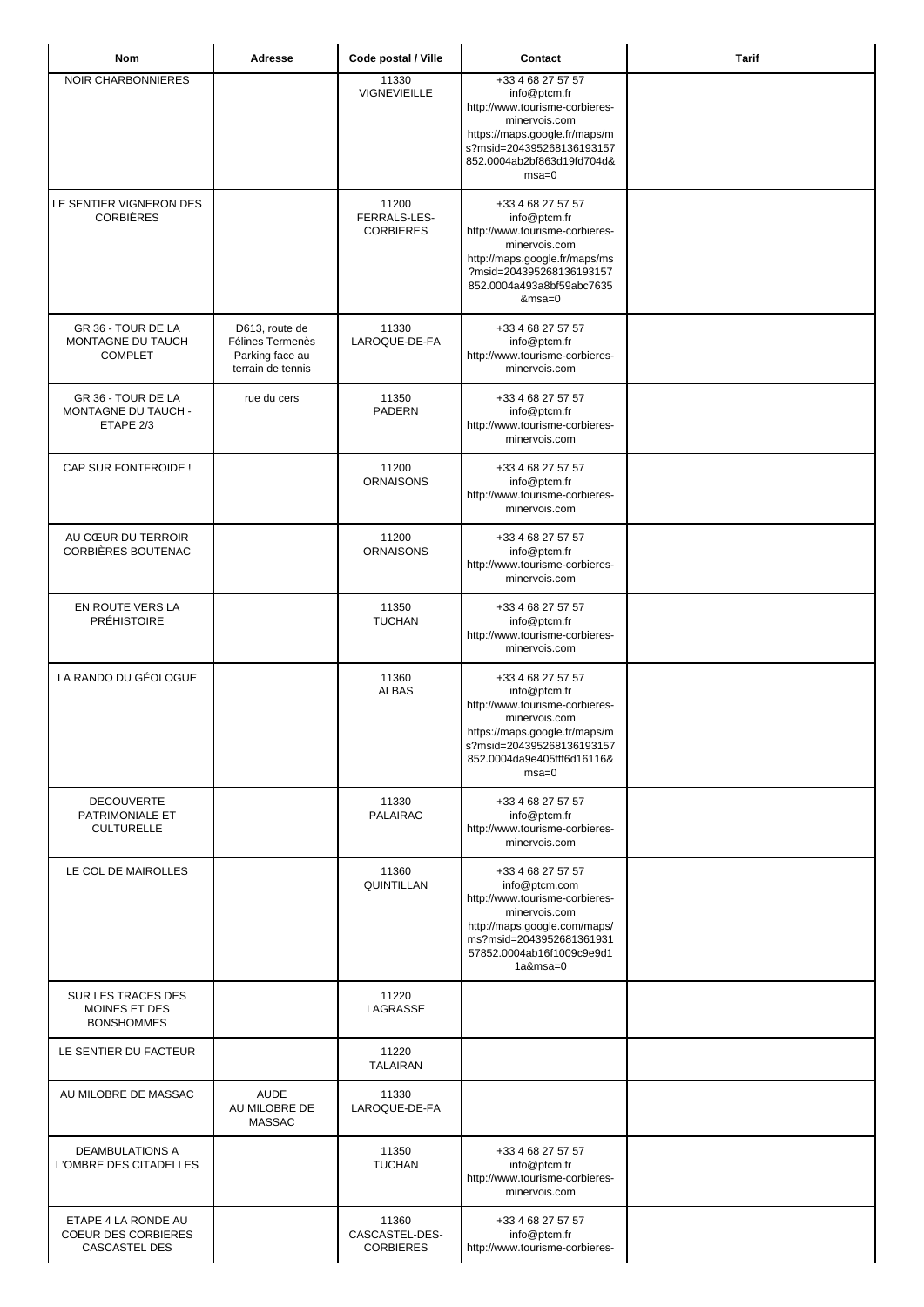| <b>Nom</b>                                                  | <b>Adresse</b> | Code postal / Ville                          | Contact                                                                                                                                                                                                                                | <b>Tarif</b> |
|-------------------------------------------------------------|----------------|----------------------------------------------|----------------------------------------------------------------------------------------------------------------------------------------------------------------------------------------------------------------------------------------|--------------|
| <b>CORBIERES - EMBRES ET</b><br>CASTELMAURE                 |                |                                              | minervois.com<br>http://goo.gl/maps/6VJmZ                                                                                                                                                                                              |              |
| LA JASSE DE RIVIERE                                         |                | 11360<br>CASCASTEL-DES-<br><b>CORBIERES</b>  | +33 4 68 27 57 57<br>info@ptcm.fr<br>http://www.tourisme-corbieres-<br>minervois.com<br>http://maps.google.com/maps/<br>ms?msid=2043952681361931<br>57852.0004a47ab9125c453dd<br>7c&msa=0                                              |              |
| <b>SENTIER CATHARE</b>                                      |                | 11360<br>DURBAN-<br><b>CORBIERES</b>         |                                                                                                                                                                                                                                        |              |
| LE PIED DE CHARLEMAGNE                                      |                | 11220<br>LAGRASSE                            | +33 4 68 27 57 57<br>info@ptcm.fr<br>http://www.tourisme-corbieres-<br>minervois.com<br>http://maps.google.com/maps/<br>ms?msid=2043952681361931<br>57852.0004a51f7a55fde49eb2<br>$6$ &msa=0                                           |              |
| DECOUVERTE ET<br>BAIGNADE AU PIED DE<br><b>L'ALARIC</b>     |                | 11200<br>FABREZAN                            | +33 4 68 27 57 57<br>info@ptcm.fr<br>http://www.tourisme-corbieres-<br>minervois.com                                                                                                                                                   |              |
| LE COL DE MAIROLLES                                         |                | 11360<br>QUINTILLAN                          | +33 4 68 27 57 57<br>info@ptcm.fr<br>http://www.tourisme-corbieres-<br>minervois.com<br>http://maps.google.fr/maps/ms<br>?msid=204395268136193157<br>852.0004c02390594ca7cea92<br>&msa=0≪=42.959796,2.7008<br>73&spn=0.021545,0.038409 |              |
| SENTIER CATHARE, ETAPE<br>2 : DE DURBAN A TUCHAN            | LIEU DE DÉPART | 11360<br>DURBAN-<br><b>CORBIERES</b>         | +33 4 68 93 78 18                                                                                                                                                                                                                      |              |
| AU FIL DU CANAL DU MIDI                                     |                | 11200<br><b>HOMPS</b>                        | +33 4 68 27 57 57<br>info@ptcm.fr<br>http://www.tourisme-corbieres-<br>minervois.com                                                                                                                                                   |              |
| NITABLE ROC                                                 |                | 11330<br><b>TERMES</b>                       | +33 4 68 27 57 57<br>info@ptcm.fr<br>http://www.tourisme-corbieres-<br>minervois.com<br>http://maps.google.fr/maps/ms<br>?msid=204395268136193157<br>852.0004ab2ab28ab9506596b<br>$&msa=0$                                             |              |
| LA VIERGE DE RÉCAOUFA                                       |                | 11360<br>VILLENEUVE-LES-<br><b>CORBIERES</b> | +33 4 68 27 57 57<br>info@ptcm.fr<br>http://www.tourisme-corbieres-<br>minervois.com<br>http://maps.google.com/maps/<br>ms?msid=2043952681361931<br>57852.0004ab2c386b66858de<br>50&msa=0                                              |              |
| REMONTEZ LE TEMPS PAR<br>LES ROUTES DES<br><b>CORBIERES</b> |                | 11200<br>FABREZAN                            | +33 4 68 27 57 57<br>info@ptm.fr<br>http://www.tourisme-corbieres-<br>minervois.com                                                                                                                                                    |              |
| L'ALARIC PAR LES GORGES<br>DU CONGOUST                      |                | 11200<br>FABREZAN                            | +33 4 68 27 57 57<br>info@ptcm.fr<br>http://www.tourisme-corbieres-<br>minervois.com                                                                                                                                                   |              |
| LE JARDINIER DU TERROIR                                     |                | 11330<br><b>MOUTHOUMET</b>                   | +33 4 68 27 57 57<br>info@ptcm.com<br>http://www.tourisme-corbieres-<br>minervois.com                                                                                                                                                  |              |
| LE PAYS DU RENARD                                           |                | 11200<br>PARAZA                              |                                                                                                                                                                                                                                        |              |